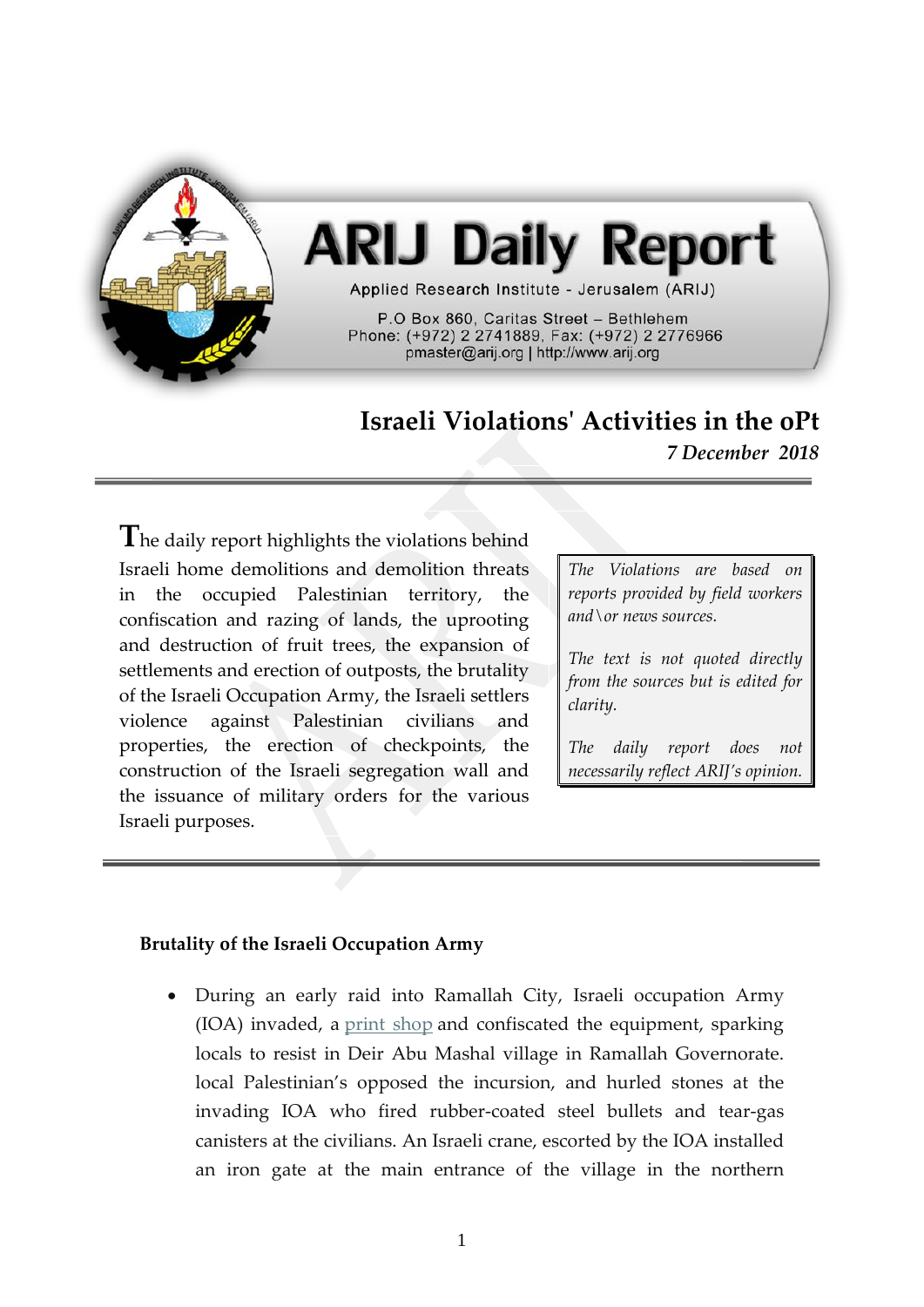Ramallah Governorate. The iron gate now blocks the road to Ramallah city for the people living in the village of Deir Abu Mashal. (IMEMC 7 December 2018)

- One year after the Al-Aqaba Village Council, east of Tubas in northeastern West Bank, filed an appeal with an Israeli court in an attempt to save the village's water network, the court decided to deny it. The network is about six kilometers long, and provides running water to more than seventy homes in addition to various public buildings and facilities. The water network is essential for more than 400 Palestinians, and the Village Council received the first demolition notice a year ago, and instantly filed an appeal. (IMEMC 7 December 2018)
- The Israeli Occupation Army (IOA) attacked the weekly protest against the Annexation Wall and Colonies, in Kufur Qaddoum, east of the northern West Bank city of Qalqilia. The IOA shot live ammunition and tear-gas canisters at the peaceful citizens, causing many to suffer the effects of tear-gas inhalation. (IMEMC 7 December 2018)
- At least 33 Palestinian protesters were shot and injured by Israeli Occupation Army (IOA) at the Great March of Return in the Gaza Strip. Protesters were shot at with live ammunition and rubber-coated steel bullets as they approached the barbed-wire perimeter fence. Of the 33 shot, one protester was critically injured, while many others suffered the suffocating effects of tear gas. (IMEMC 7 December 2018)
- The Israeli Occupation Army (IOA) wounded 72 Palestinian civilians, including 11 children, 1 woman and 2 paramedics in the peaceful demonstrations in the eastern Gaza Strip despite the decreasing intensity of the demonstrations there for the sixth week consecutively and absence of most means usually used during the demonstrations since the beginning of the Return and Breaking the Siege March 7 months ago. For the fifth week since the beginning of the Return March on 30 March 2018, the demonstrators abstained from burning tires while the attempts to cross the border fence and throw stones and incendiary balloons were completely absent. (IMEMC 7 December 2018)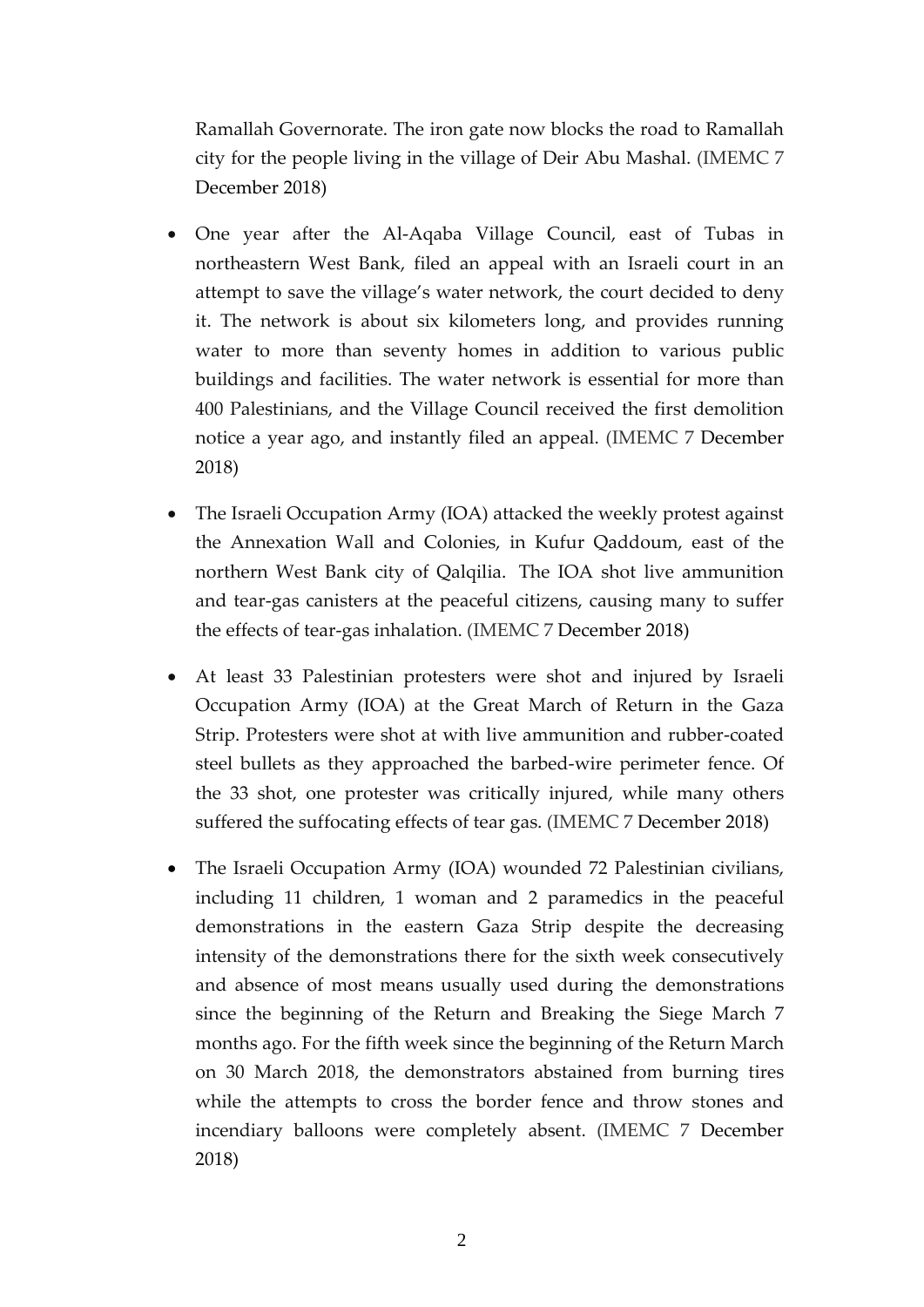### **Israeli Arrests**

- Israeli authorities, banned Jerusalem's Governor, Adnan Gheith, from entry into the West Bank, for six consecutive months. Gheith was summoned to al-Maskobieh detention and interrogation center, where he was handed a military order banning him entry to the West Bank for six consecutive months. The order, issued by the so-called Israeli Military Central Command Chief Major General Nadav Padan, bans Gheith from entering and staying in the West Bank unless granted a permission by Padan himself. the ban was ordered under the pretext of participation in "illegal and violent activities". (IMEMC 7 December 2018)
- The Israeli Occupation Army (IOA) conducted violent searches of many homes, and interrogated several Palestinians, before detaining at least three. The detained Palestinians have been identified as Ammar Abed-Rabbo al-Khatib, the brother of a political prisoner, identified as Amer al-Khatib, from Hizma village, east of Jerusalem. It is worth mentioning that Amer is the son of Atef, who is a political prisoner, held by Israel. (IMEMC 7 December 2018)
- The Israeli Occupation Army (IOA) invaded and searched homes in al-Mughayyir village, northeast of Ramallah, in central West Bank, and detained two young men, identified as Mohammad Nidal Abu Alia and Amer Atef Hussein Abu Alia. (IMEMC 7 December 2018)

#### **Home Demolition & Demolition threats**

• The Israeli Occupation Army (IOA) invaded al-'Isawiya town, in occupied East Jerusalem, stormed many neighborhoods, and photographed many homes, buildings and streets, before handing demolition orders targeting several buildings, and summoned many owners for interrogation. The IOA and personnel of Jerusalem City Council, posted orders for the demolition of several homes and buildings, which were constructed many years ago. The IOA also summoned the owners for interrogation, for "building them without permits." the owners have been paying high fines to the City Council, and have already submitted licensing applications despite the